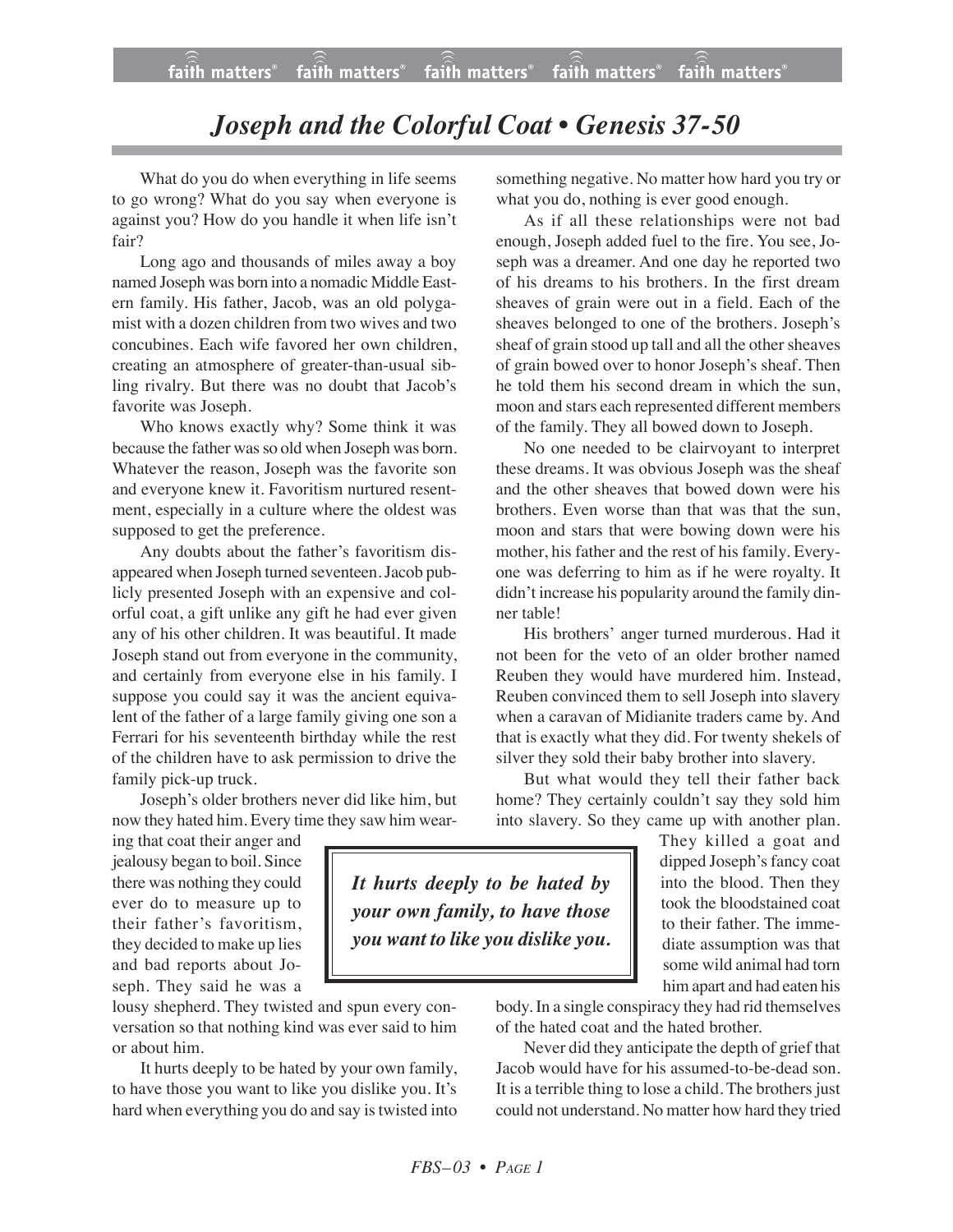or what they said he would not be consoled. But rather than tell the truth, those brothers must have considered their father's pain to be worth it.

Meanwhile, the caravan traveled to Egypt. They were slave traders and it was time to make a profit on this healthy seventeen-year-old. They sold him to an Egyptian named Potipher who was the captain of Pharaoh's palace guard.

Joseph was a teenager, all alone and lonely. He spoke a different language. He was far from home, family and friends. He had no hope or possibility of ever buying his freedom. He was a country boy forced to be a domestic slave in the city. He wasn't underpaid—he wasn't paid at all. Joseph was a slave. He must have been absolutely frightened and miserable.

Have you ever been in a job you didn't like? Have you had a boss who was mean and arbitrary? Did you dread every day's responsibilities? Were you paid less than you were worth? Did you feel trapped with no means of escape? Did you fear that you would be stuck for the rest of your life in a place you hated to be? No matter how bad any of our jobs have ever been, we have to assume that Joseph's was ten thousand times worse.

Joseph faced the same decision every worker in difficult employment must make: to be miserable and complain, or to make the best of a bad situation and do his best possible work? What would you do? Joseph didn't complain. Joseph honored his God and his boss in a very bad and dishonorable job. Joseph gave his best to an employer who did not deserve it.

And God blessed Joseph. God liked his attitude and God liked the work he did. God gave Joseph success. And Potipher, his boss, was impressed. Potipher was so impressed with Joseph that he promoted him to become the Chief Operating Officer of Potipher's estate. He became the top slave, although he was still very much a slave.

Then an amazing thing happened. Because God blessed Joseph and because Joseph worked for Potipher, God's blessing went to Potipher and everyone who had contact with Joseph. God's blessings flowed over to the entire household and estate. Because of Joseph times were good at the Potipher estate. Even though Joseph didn't want to be there, even though Joseph shouldn't have been there, he was a blessing to others. That is just the way it should be for those who are faithful followers of God.

Yet just because he did what was right didn't mean anyone else would do what was right. Sometimes we think our right behavior will cause others to behave in the right way. Don't count on it! It is possible to do everything right, to please God and to bring out the worst in others.

The problem was Potipher's wife. She was sexually attracted to Joseph. He was young, handsome and had a great build. She watched him every day and wanted to go to bed with him. She tried to seduce him, but when he didn't respond to her she came right out and said, "Come to bed with me, Joseph."

What would you expect Joseph to do? What would you do? He was young and sexual. He probably wanted to say "yes." He had every hormone pushing him then that anyone of similar age and circumstance has pushing us today. Joseph had to choose between what was sexually attractive and what was moral. He had to choose between lust and God. It is the choice of every generation. Do we seize the opportunity and enjoy the moment? Or do we be the moral person God wants us to be? Joseph said "no."

Mrs. Potipher was rejected and offended. Who did this slave think he was, anyway? Did he find her unattractive? She was angry about his refusal. So, if she couldn't bed him, she would destroy him.

She waited for a day when no one else was in the house and she tried one more time. "Come to bed with me," she said. She grabbed his clothes and pulled him toward the bed. Joseph literally ran away from that temptation. But she held on to his outer coat and, when he was out of the house, she screamed, "Rape!" She had his clothes to prove it. Who was Potipher to believe? His wife? Or a Hebrew slave?

Potipher was outraged. This young man had betrayed him. He had trusted Joseph. He had treated him as if he were part of the family. And now look what he had done.

It's painful to do what's right and be blamed for doing wrong. For Joseph there was no trial, no opportunity to defend himself. He was presumed guilty. False accusation led to unjust imprisonment in the palace dungeon. Not to await trial. Not to serve a sentence and then be released. In all prob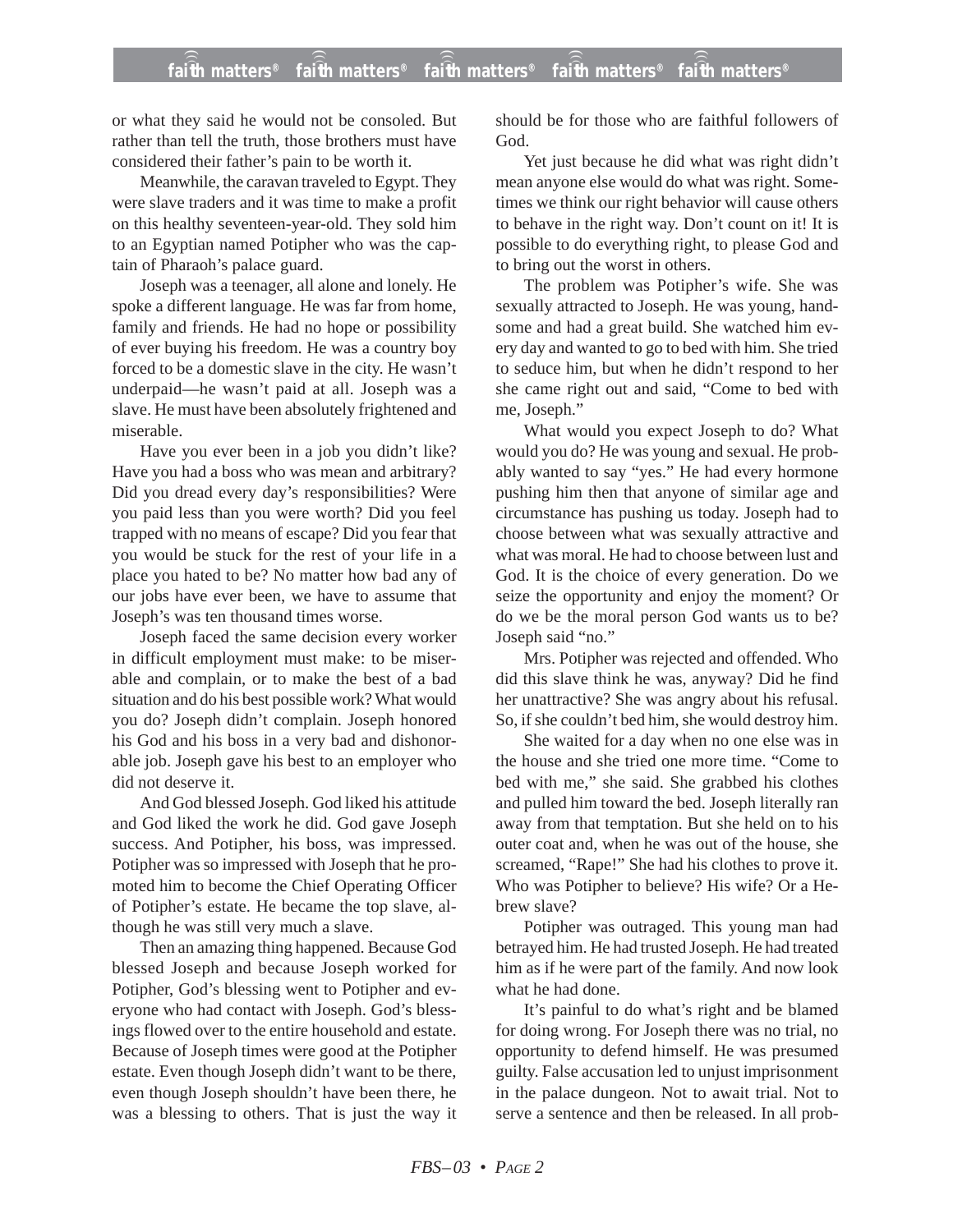ability this was more like death row.

How would you feel if this happened to you? How would you react? Would you be tempted to be very angry with God and everyone else? Would you hate your family, your boss, your accuser, your guards and everyone else? Would you give up on ever doing right because it doesn't work and never gets you anywhere but into more trouble? Would you be sick of trying and sick of hoping and sick of waiting?

To the contrary, Joseph resolved to do the best he could in what had obviously become a worsening situation. He resolved that he would live for God, even in prison. Joseph committed to do what was right even if everyone else did what was wrong.

But God had not abandoned this young prisoner. God was there in prison with him. In prison he met two other people who once held important positions in the palace of the Pharaoh. One was the cupbearer to the king and the other was the king's personal baker. The cupbearer was traditionally the

person who would taste the king's food to make sure it wasn't poisoned. He was the monarch's last line of defense against assassination. But usually the cupbearer became much more—a trusted advisor and con-

fidant of the Pharaoh. In those days, displeasing the ruler in any way was a sure ticket to jail or execution. We don't know what the cupbearer and the baker did, but they were in serious trouble.

There in prison, in the midst of their troubles, both the cupbearer and the baker had strange dreams. Joseph was familiar with dreams because he himself was a dreamer. But he knew that he could determine their meaning only with God's help. Joseph was convinced God was there in prison with him and that God would help him even if there was a lot of evidence that suggested God had abandoned him. In other words, his faith in God was strong in spite of the circumstances. And so he offered to interpret the dreams of the cupbearer and the baker.

Although they were extreme interpretations, they were as opposite as could be. To the cupbearer he said, "What your dream means is that in three days you will be released from the dungeon and be restored to your lofty position at the side of Pharaoh." That was very good news. But to the baker he said, "In three days you will be decapitated."

Joseph asked the cupbearer to remember him and do what he could to help get him out of prison. But when the cupbearer got his old job back he was so glad that he forgot about Joseph.

It's hard to imagine that much more could go wrong for young Joseph who wasn't quite so young any more. Years passed. He had repeatedly done what was good and right and the results were increasingly painful. I suppose he must have had his moments of hopelessness and despair, but they are not reported. What is said is that he was repeatedly a man of integrity and determination. He was going to remain faithful to God no matter what happened.

Two years later there was a dramatic turn of events. Pharaoh had two strange dreams in a row. The first dream was his cow dream. Pharaoh dreamed that he was standing by the Nile River

*Joseph committed to do what was right even if everyone else did what was wrong.*

when seven sleek fat cows came out of the river. Then seven ugly sickly cows came out of the river. The skinny cows ate the fat cows.

Dream number two was his grain dream. In it seven big healthy heads of

grain grew on a single stalk. Then seven thin heads of grain sprouted. The seven thin heads of grain ate the seven fat heads of grain.

Pharaoh called in all his wise men and magicians and demanded an interpretation. They had no idea what the dreams meant. Then the cupbearer remembered the Hebrew guy in prison who was really good at interpreting dreams. He told Pharaoh and Pharaoh ordered that Joseph be brought to him. The guards quickly cleaned him up and brought him to the king.

The young man from a rural nomadic family stood before the most powerful man in the world and he was ready! He fluently spoke their language. He understood the culture. He was acquainted with the cupbearer and the captain of the palace guard. He had been tested in the long hot flames of adversity. Most of all, he was a man of God.

Joseph spoke with stunning clarity and confi-